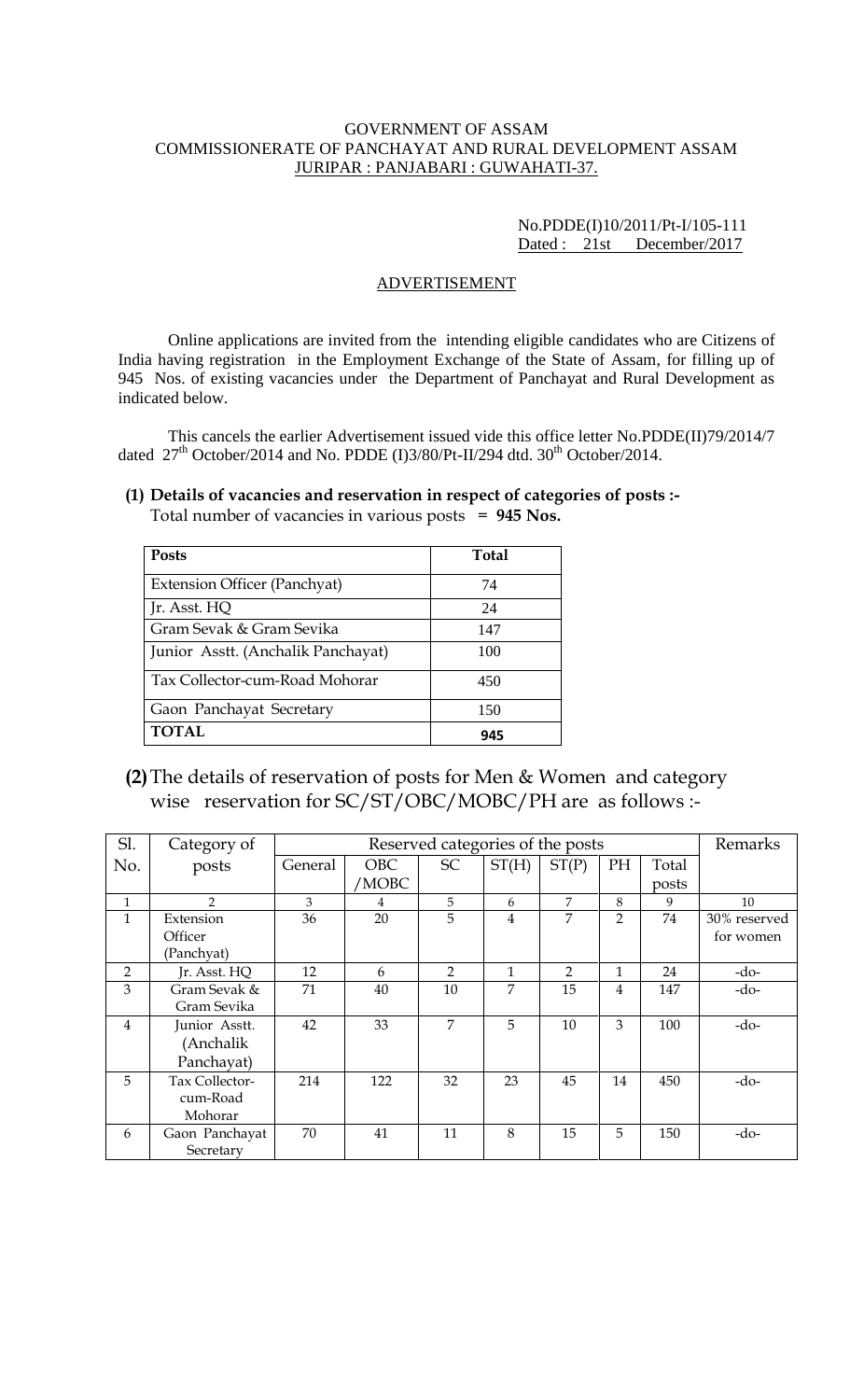| SI.            | Name of Posts            | Scale of Pay +Grade Pay + other allowances as |
|----------------|--------------------------|-----------------------------------------------|
| No.            |                          | admissible to the Assam State Government      |
|                |                          | employees from time to time (Per Month)       |
| $\mathbf{1}$   | <b>Extension Officer</b> | Rs.14,000/- to Rs.49,000/- + Grade Pay        |
|                | (Panchyat) (Block)       | Rs.7400/- of Pay Band -2.                     |
| $\mathcal{P}$  | Jr. Asst. HQ             | Rs.14,000/- to Rs.49,000/- + Grade Pay        |
|                |                          | Rs.6200/- of Pay Band -2.                     |
| 3              | Gram Sevak & Gram Sevika | Rs.14,000/- to Rs.49,000/- + Grade Pay        |
|                | (Block)                  | Rs.6200/- of Pay Band -2.                     |
| $\overline{4}$ | Jr. Asstt. (Anchalik     | Rs.14,000/- to Rs.49,000/- + Grade Pay        |
|                | Panchayat)               | Rs.5600/- of Pay Band -2.                     |
| 5              | Tax Collector-cum-Road   | Rs.14,000/- to Rs.49,000/- + Grade Pay        |
|                | Mohorar ( $Block/G.P$ )  | Rs.5000/- of Pay Band -2.                     |
| 6              | Gaon Panchayat Secretary | Rs.14,000/- to Rs.49,000/- + Grade Pay        |
|                |                          | Rs.7400/- of Pay Band -2.                     |

## **(3)Pay scale admissible for each post**

## **(4) APPLICATION FEES** :-

- 1. For General Candidate Rs.250/- (Rupees two hundred fifty) only.
- 2. For SC/ST/OBC Rs.150/- (Rupees one hundred fifty) only.
- 3. Candidates having BPL Certificate Nil

 (Certificate from the competent authority i.e. Deputy Commissioner/Addl. Deputy Commissioner/Asstt. Commissioner/Sub Div. Officer (C )/ Circle Officer/Block Development Officer will only be accepted.

Fees should be deposited through online only.

## **(5) ELIGIBILITY CRITERIA:**

- a) The Candidate must be Indian Citizen, **ordinarily resident of Assam.**
- b) (i) The candidate should not be less than 18 years and more than 43 years as on **01.01.2017.** The upper age limit is relaxable by 5 years for ST/SC candidates.
	- (ii) In case of Ex-Serviceman, age limit is relaxable by two years.
	- (iii)The age limit of the candidates will be calculated on the basis of the Matriculation/HSLC Admit Card/Certificate issued by a recognized Board/ Council, and no other document shall be accepted in lieu thereof for the purpose.
- c) In case of contractual/casual employees of the Panchayat & Rural Development Department, relaxation of age as per point **No 10 (B)** of the advertisement.

#### **(6) EDUCATIONAL QUALIFICATION :**

- a) For all category, the candidates must be Graduate in any discipline from a recognized University except for the post of Gaon Panchayat Secretary, the Candidate must be Commerce Graduate.
- b) Candidates must possess knowledge of Local Languages either Assamese/Bengali/Bodo in addition to English Language for maintenance of office administration.

#### **(7) MODE OF SELECTION :-**

- **(a) The candidates whose applications are accepted will be required to appear in a written test which will be conducted in the 6 (six) centres in the state namely Guwahati, Bongaigaon, Tezpur, Silchar, Jorhat & Dibrugarh. There will be a common written examination except for that the post of Gaon Panchayat Secretary. The Commissioner, P&RD reserves the right to change the examination venues of the test and no representation etc. will be entertained in this regard.**
- (b) **The written test will be of 100 marks and will be completely OMR based. There will be 100 questions and each question will be of 1 (one) mark. There will be negative marking of ½ mark for each wrong answer. The questions will be set in three parts (i) Logical reasoning, aptitude, comprehension (ii) Matters relating to History and Culture of Assam and India and (iii) General Knowledge. Candidates will use black ball pen to answer the OMR based answer sheet**. **Duration of the test will be of 3 (three) hours.**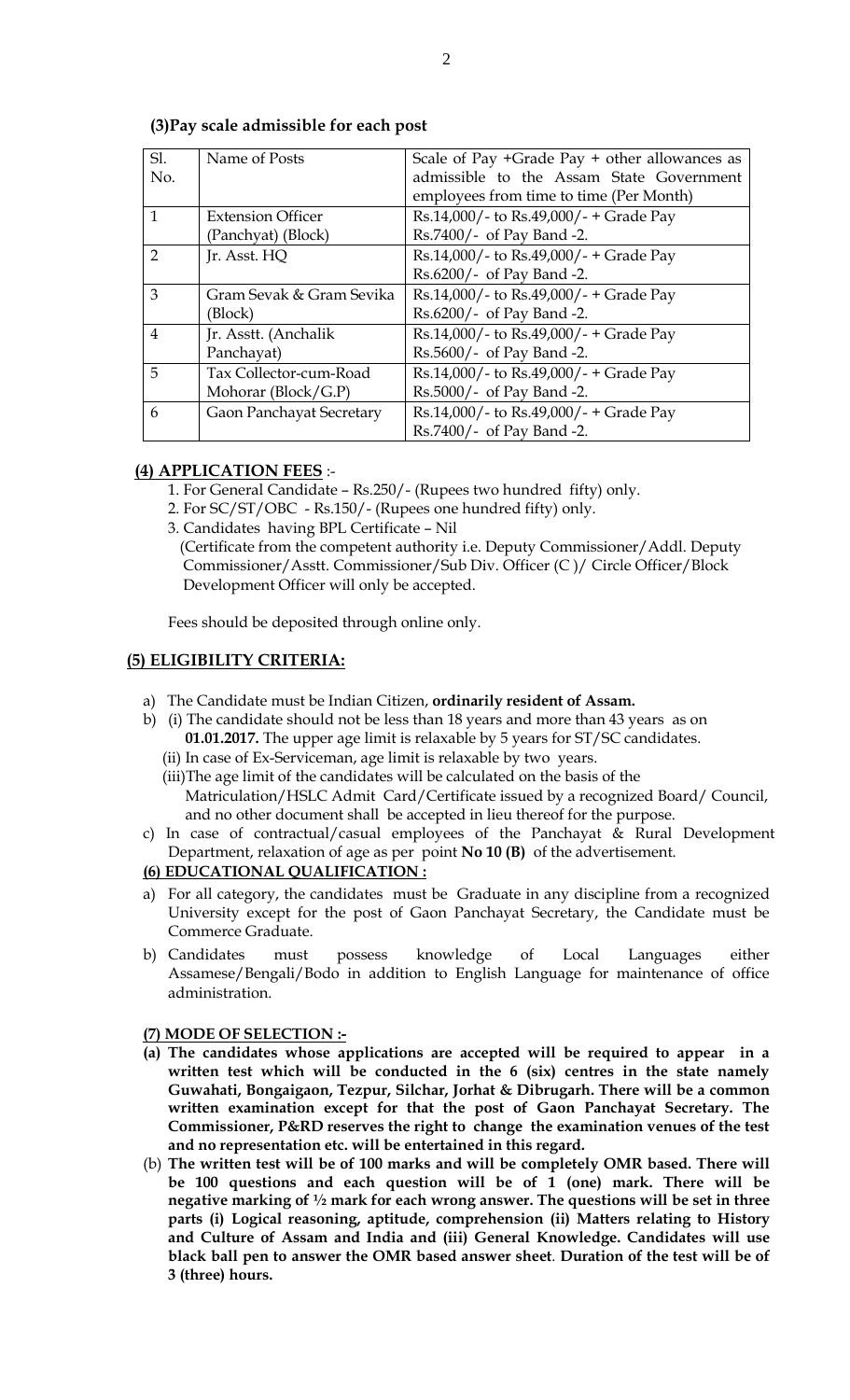- (c ) **As there will be one written test for all the categories except Gaon Panchayat Secretary, candidates will have to indicate in order of preference of the advertised posts, the final merit list will be prepared on the basis of mark obtained and in order of preference and selection will be made on merit and roster point of SC/ST/OBC and PH candidates. For the post of Gaon Panchayat Secretary, separate written test will be conducted and selection will be made on merit and roster point of SC/ST/OBC and PH candidates.**
- **(d) (i) Based on the aggregate performance of the candidates in the written Examination, merit list will be prepared category wise for the posts on Grading basis, subject to the condition of successful completion of their character and antecedents verification and satisfactory Medical report from the competent authorities. The total numbers of finally selected candidates will be equal to the numbers of the existing vacancies advertized. No waiting list will be maintained.**

 **(ii) The candidates who are employees of Govt. / PSUs / Autonomous bodies must apply through proper channel or obtain necessary permission in writing from the Competent Authority / Employer.** 

 **(iii) The Final Merit List will be prepared for GP Secretary Post based on the Top Ranking No. of Posts.**

**(8) There will be only ONE merit list for each category i.e. Unreserved /SC/ ST(P) / ST(H)/OBC & MOBC, separately for male and female for the entire State. There shall be no waiting list.**

**N.B**: In case of a tie in marks, the candidate older in age will be placed higher in the merit list. Further, candidates having same date of birth and have obtained equal marks, will be placed in the merit list according to higher education.

## **(9) HOW TO APPLY**

CANDIDATES ARE REQUIRED TO APPLY THROUGH ONLINE MODE ONLY, NO OTHER MODE FOR SUBMISSION OF APPLICATION IS ALLOWED.

- a) Instructions for filling up online form will be available in the departments Website [www.rural.assam.gov.in](http://www.rural.assam.gov.in/) Candidates are advised to carefully go through the instructions provided in the above website while filling up forms.
- b) Since the applications are submitted online, the question of submission of applications through proper channel in case of the candidates already employed becomes redundant. However, such candidates shall intimate their appropriate appointing authority about submission of application in writing.
- c) The candidates already employed should note that the prerogative for according permission to appear in Written Examinations / join services on being selected by the Panchayat and Rural Development Department in due course of time shall rest upon the appropriate authority. The Department shall not be in any way responsible/accountable.
- d) Online form may be filled up **w.e.f. 10.00 AM of 22.12.2017 to 12.00 Midnight of 16.01.2018 only.** No application can be filled up after expiry of the given time as the link will be disabled.
- e) The details of reservation of posts for Men & Women and category wise reservation for SC/ST/OBC/MOBC/PH are mentioned above.

#### **(10) Preferential treatment to the contractual employees/casual employees of the Panchayat & Rural Development Department. (Certificate from the CEO,ZP is compulsory)**

The following modalities have been adopted for giving preferential treatment to the trained contractual/casual employees of Panchayat & Rural Development Department in the recruitment process of the P&RD Department:-

**Work Experience - Max Marks – 10 (Ten)**

**A.**

(i) Five Percent (5%) additional mark for 2 years Experience of contractual/casual workers out of the total marks.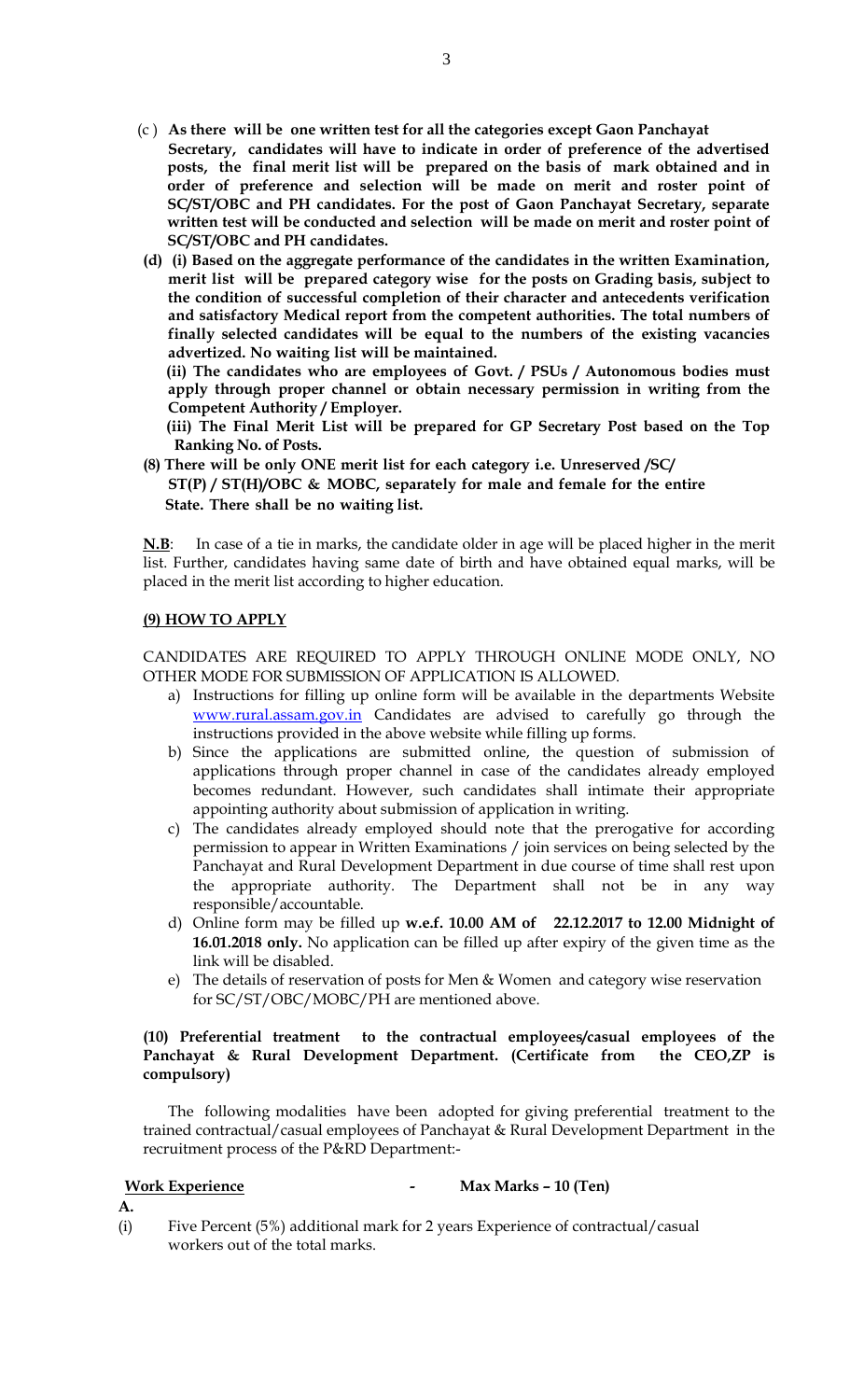- (ii) Six Percent (6%) additional mark for 2 to 4 years Experience of contractual/ /casual workers out of the total marks.
- (iii) Seven Percent (7%) additional mark for 4 to 5 years Experience of contractual /casual workers out of the total marks.
- (iv) Eight Percent (8%) additional mark for 5 to 7 years Experience of contractual /casual workers out of the total marks.
- (v) Ten Percent (10%) additional mark for 7 years and above Experience of contractual /casual workers out of the total marks.

**B.** The trained contractual/casual workers of the Panchayat & Rural Development Department have been provided 10 years age relaxation or Relaxation should commensurate with the years of service put in the Panchayat & Rural Development Department as contractual/casual employees, whichever is higher.

## **(11) ADMISSION CERTIFICATES**

- 1. Candidates applying online will immediately get an acknowledgement through SMS and email.
- 2. A candidate whose application is found to be in order shall be issued an Admit Card with ID number, date & time and venue of the recruitment stages, and photograph if available.
- 3. Admit cards can only be downloaded from the website [www.rural.assam.gov.in](http://www.rural.assam.gov.in/)
- 4. The mere fact that an admit card has been issued will not imply that his/her candidature has been finally cleared by the department.
- 5. Candidates must produce a photo identity proof like Pan Card/Driving License/Voter ID Card/Bank Pass Book containing photograph/ID Card issued by the Educational Institution where he/she is studying presently/ ID Card issued by Government or public Sector undertaking in the Examination Hall.
- 6. The department reserves the right to cancel the candidature of any Candidate as and when any ineligibility condition is detected. If any information declared by the candidates is found to be false at any stage; they will be penalized as per law/rules.
- 7. The decision of the department as to the eligibility or otherwise of a candidate for admission to the examination shall be final.

## **(12)Other Instruction :-**

## **(a)GENERAL INSTRUCTIONS TO THE CANDIDATES :-**

- (i) Canvassing directly or indirectly shall render such candidates unfit for the post.
- (ii) No TA / DA will be admissible to candidates for the journey and stay at any stage of the recruitment process.
- (iii) The selection list confers no right to appointment unless the department is satisfied about suitability of the candidate after a thorough enquiry and verification as may be considered necessary before appointment to the service / post.
- (iv) Candidature will be summarily rejected at any stage of the recruitment process, if found not conforming to the official format / having incomplete information / wrong information / incomplete requisite certificate / misrepresentation of facts / impersonation.
- (v) The select list will remain valid for appointment from date of announcement of the result for one year or till the date of next advertisement of similar post whichever is earlier.
- (vi) On appointment, the candidate shall be governed by the existing Rules and Orders of the Government issued from time to time.
- (vii) Appointed persons shall be entitled to pension benefits as per the pension scheme existing at the time of appointment.
- (viii) The Commissioner, Panchayat & Rural Development Department, Assam reserves the right to make changes or cancel or postpone the recruitment process on specific grounds.
- (ix) Fake documents / false information / misrepresentation of facts shall lead to rejection if detected at any stage before / after appointment and shall make the candidate liable to criminally prosecuted as per existing law.
- (x) Selected candidates shall have to sign an agreement whereby he / she will be required to serve a minimum period of 3 (three) years after successful completion of training or in default to refund the cost of training and travelling expenses paid by the government.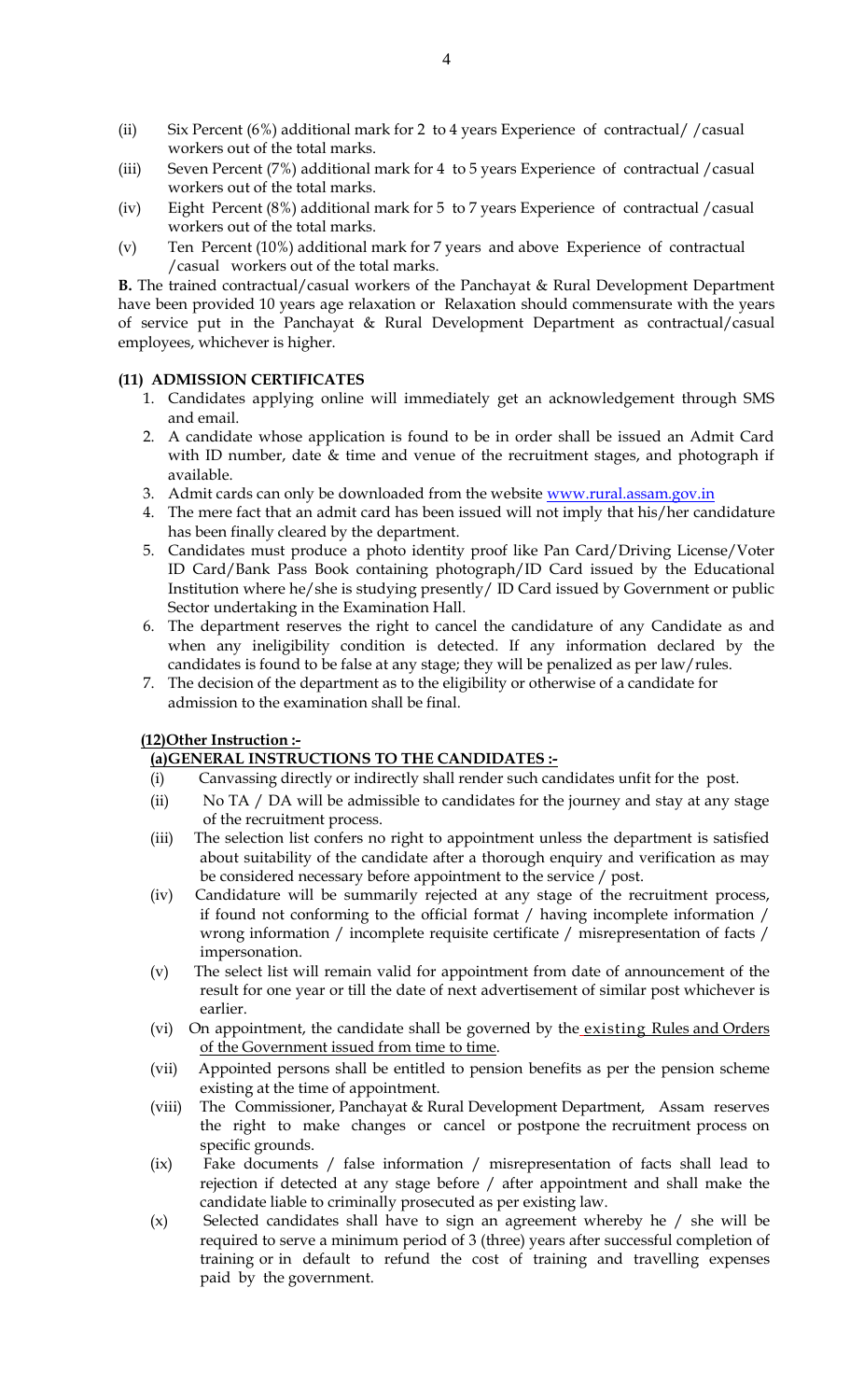- (xi) Offering of bribe or any favour by a candidate or by any individual on behalf of any candidate is a criminal offence. Such an activity shall result in immediate disqualification of the candidature of that particular candidate.
- (xii) Candidates should mention their full / proper address with PIN Code.
- (xiii) In case of any clarification, the decision of the Selection Board will be final.
- (xiv) The number of posts (vacancies) are subject to changes and appointment to such vacancies will be decided by the competent authority at the time of appointment, based on merit, category-wise as per the final merit list.
- (xv) The final appointment after selection is subject to satisfactory Police Verification Report as per existing norms. In case Police Verification Report is found unsatisfactory, the candidature of such candidates will be rejected outright.
- (xvi) The rules & regulations, terms & conditions of training and afterwards will be applicable of the respective departments

#### (13) INSTRUCTIONS FOR FILLING UP ONLINE APPLICATION FORM THE PROCEDURE FOR FILLING UP THE APPLICATION FORM

- a) Before applying online, candidates are advised to—
- i) Carefully go through the Advertisement
- ii) Have a scanned image of passport size colour photograph with white background and signature in jpeg format not exceeding 15 KB to 50 KB respectively in size.
- iii) **Testimonials/Documents required to be uploaded at the time of filling up online application to appear in the written Exam**:
	- i. Certificate of proof of age. (H.S.L.C. / equivalent Admit Card)
	- ii. Certificate of Graduation  $(B.A / B.Sc / B.Com or equivalent)$  (pass certificate)
	- iii. Certificate of Caste from the competent authority in respect of the candidates belonging to ST (P) / ST (H) / SC / OBC & MOBC.
	- iv. Certificate of Physically Handicapped(PH) issued by competent authority.
	- v. BPL Certificate in case of BPL Candidates.
	- vi. Experience & working Certificate in case of Casual/Contractual worker under P&RD Dept alongwith the valid engagement letter issued by the competent authority of P&RD Department.
	- vii. Photographs/Scan signature of the candidate.
- (iv) The size of the above scanned document should be 80 KB to 100 KB.
- (v) Keep all academic/experience/personal details ready to fill up the application form correctly.
- (14) Application Procedure:

#### Stage : FILLING UP AND SUBMITTING THE ONLINE APPLICATION FORM **Passport Size Photograph :-**

- (a) Please pay attention to upload good quality photograph. Poor quality of photograph uploaded will lead to rejection of your application. The admit card will be printed with the photograph you uploaded.
	- i) The photograph must be in colour and must be taken in a professional studio. Photograph taken using a mobile phone and other self composed portraits are not acceptable.
	- ii) Photograph must be taken in a white or a very light background.
	- iii) The photograph must have been taken after 1<sup>st</sup> January, 2017.
	- iv) Face should occupy about 50% of the area in the photograph, and with a full face view looking into the camera directly.
	- v) The main features of the face must not be covered by hair of the head, any cloth or any shadow. Forehead, both eyes, nose, cheek, lip and chin should be clearly visible.
	- vi) If you normally wear spectacles, glare on glasses is not acceptable in your photo. Glare can be avoided with a slight downward tilt of the glasses for the photo shoot. vii) You must not wear spectacles with dark or tinted glasses, only clear glasses are permitted.